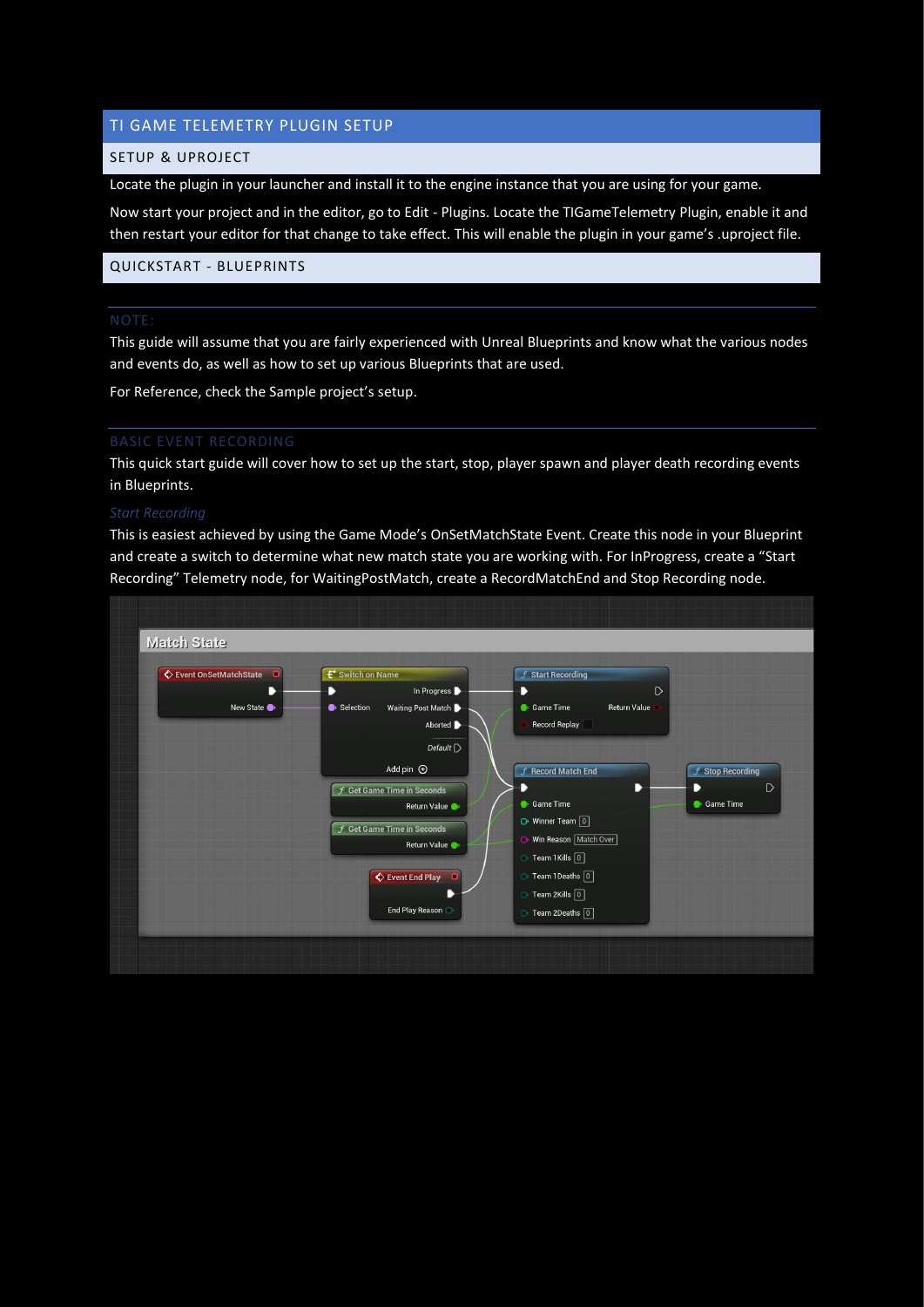The player Respawn Event is covered using the Game Mode's OnRestartPlayer Event. Create the node and hook it up to the RecordPlayerSpawn node as illustrated below.



### *Player Death*

To record a player Death Event, we're going to use the Pawn Blueprint class. It comes with an Event listener that is called when the any kind of damage is dealt to the pawn. We need to register that listener first, using the Pawn's OnBeginPlay Event and whenever that listener's event is called, check if the pawn has taken too much damage to still live. Hook it up as illustrated below and you're good to go:



Note, you can copy – paste this logic into the bot pawn as well.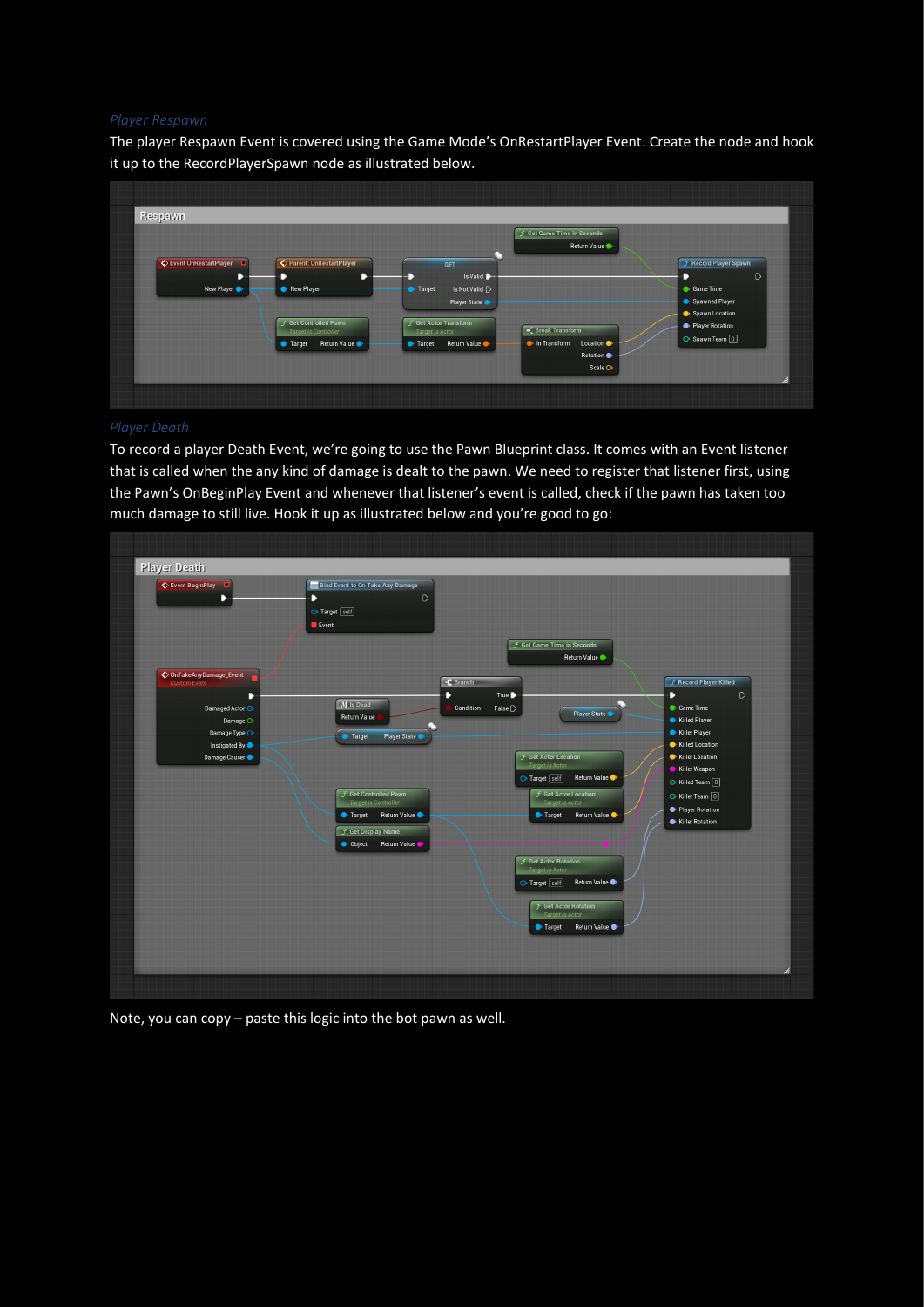### *Player Location*

There are two convenient ways to record a player location. One is to go through the Player Pawn, the second is to use the GameState Blueprint class, accessing the player array in there. There are pros and cons to both of these approaches but they'll both get the job done, regardless of which you chose.

For the purpose of this guide, we used the GameState's Blueprint. To get started, use the Event BeginPlay and register a Timer By Event.

Give it a *Time* setting that fits your needs, we used .25s which equals four location records per player per second. Lower values record the paths a player takes more accurately but tend to create tons of data.

Whenever this timer fires, access the player array that contains all player states. These player states have a Pawn Private property, that you can read to determine the location and rotation of each player and bot. Use the Record Player Location node to record this data.



Note: If you struggle with the amount of data or notice significant performance impacts when recording or evaluating the data, we recommend to use higher *Time* values for the timer. This is especially important for multiplayer games where you have dozens of clients connected at any point in time and can easily create several megabytes worth of telemetry data over the course of a few minutes. This doesn't sound like much, but depending on your server or client's hardware and the amount of data to be written, writing the telemetry queue to disk can cause noticeable interference.

That concludes the basic recording set up. From here you can add additional events that matter to your game loop and are worth evaluating.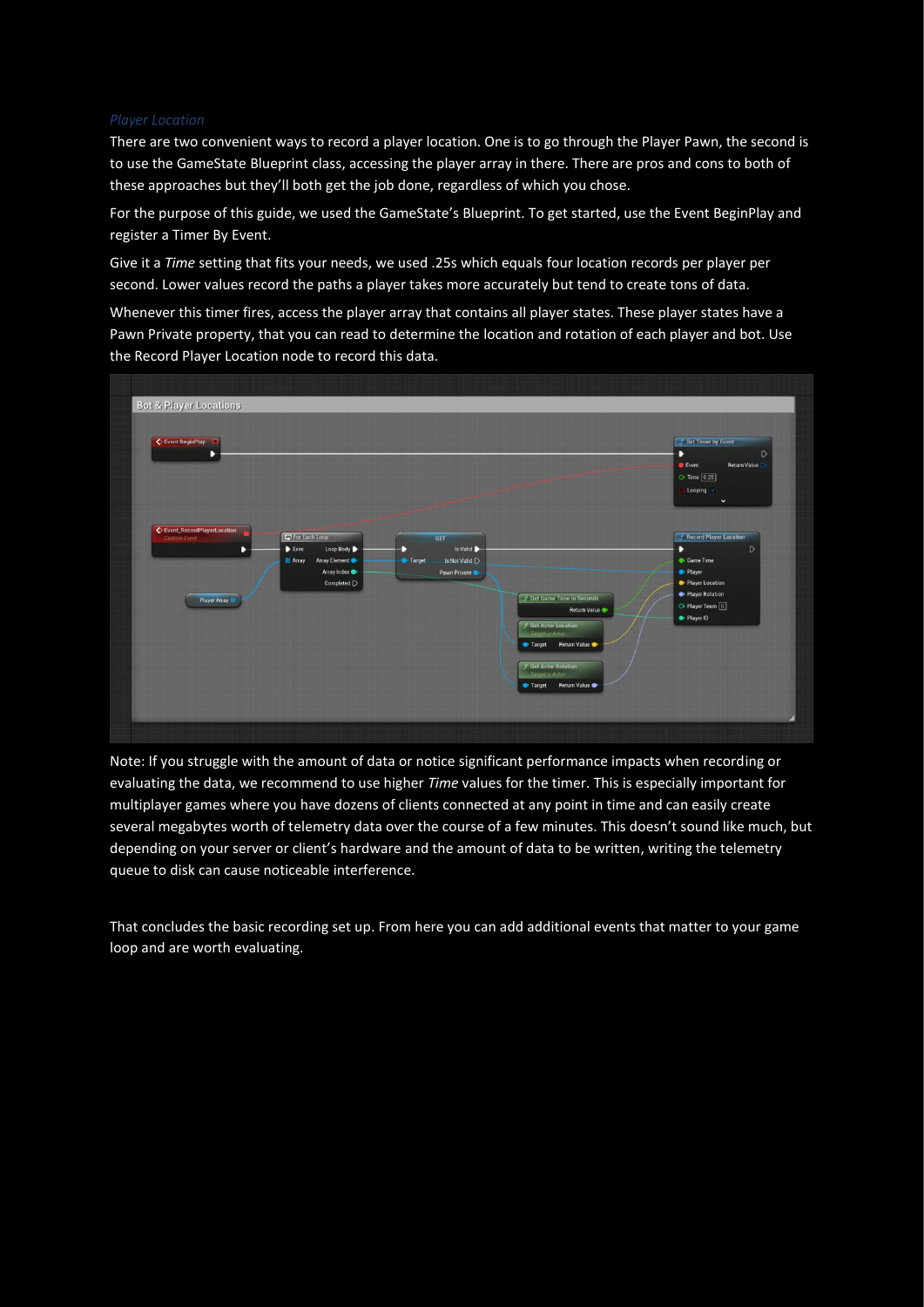### C++ START GUIDE

To use the plugin with C++, there are additional steps required to reference the plugin headers in your game code.

- 1. In your game's build file, reference the plugin as "TIGameTelemetry" in the PublicDependencyModuleNames, PrivateDependencyModuleNames and PrivateIncludePathModuleNames.
- 2. In any class that you want to call the plugin functions from, add an include to the plugin's header: #include "TIGameTelemetry.h"

Once the plugin is properly referenced, you can call the available functions. A few examples:

To determine whether the telemetry is running:

 $\bullet$  FTIGameTelemetryModule: $\bullet$ 

To start and stop recording:

Check TIGameTelemetry\Public\TIGameTelemetry.h for a full list of existing functions.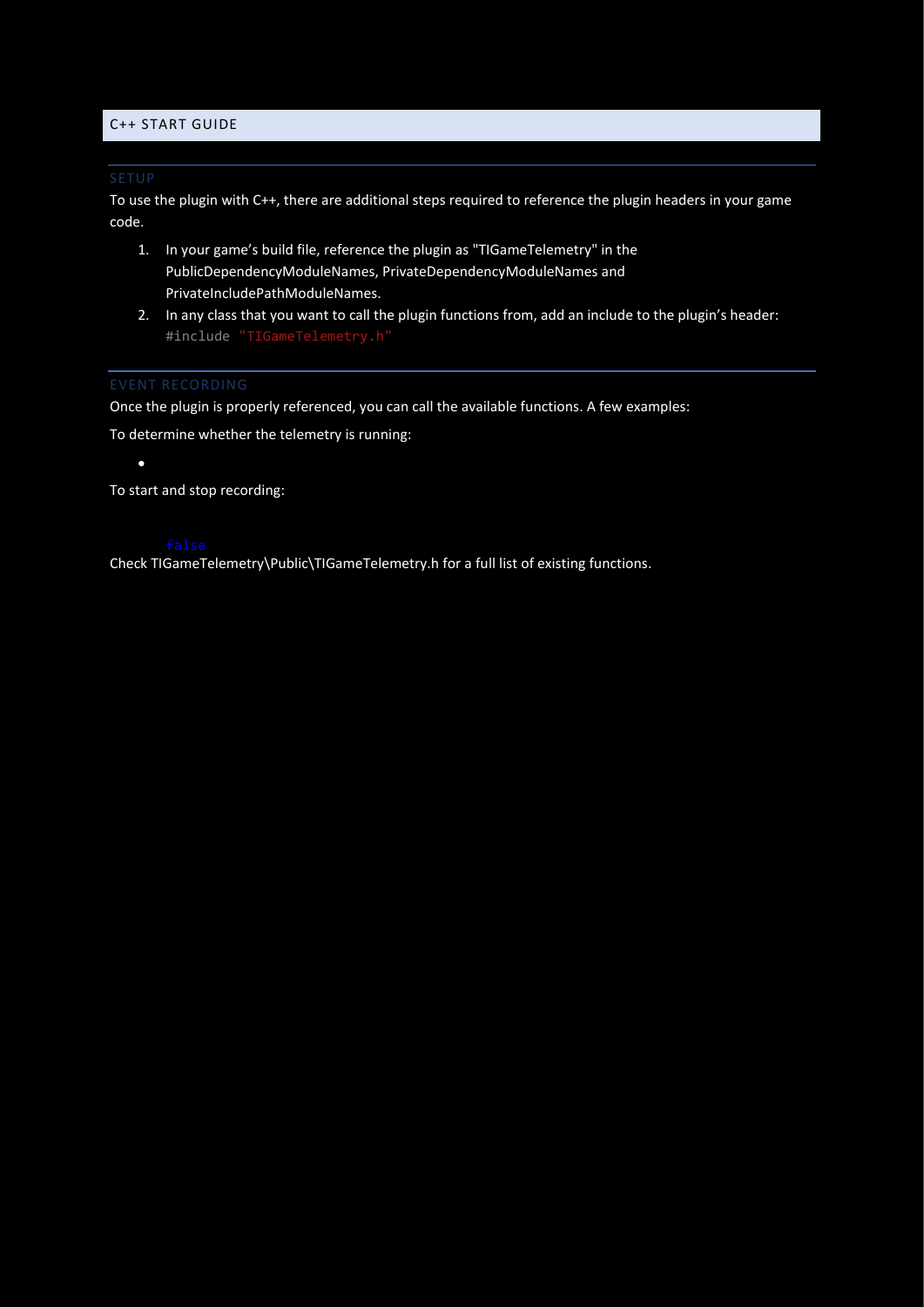# HOW TO LOAD AND READ THE DATA





- 1. Load recorded telemetry data from a file
- 2. Load multiple telemetry files. Regular behavior clears a previously opened telemetry set if you load a new one. Ticking this checkbox will keep a previous set loaded while loading a new one on top.
- 3. Clear loaded data and destroy all event actors
- 4. Toggle the heatmap on and off, increase or decrease the size of the heatmap decal used to project it into the world.
- 5. Open the session controls tab. It allows you to modify the drawing history of events. This feature allows you to draw actors for a determined amount of seconds after they happened.
- 6. Event Actors Settings Tab: This tab allows you to increase or decrease the drawing distance and pool size of the event actors, that represent recorded events in your map.
- 7. Paths Settings Tab: This tab serves the same purpose as the event actors tab, but for paths.
- 8. Event Filters Tab: Here you can toggle events on and off, useful to only focus on a certain event type, disable others and is generally useful to determine what's drawn in in the event heatmap.
- 9. Tag Filters: As above, but instead of filtering Event Types, it allows you to filter by recorded data
- 10. Player List: A list of all players in a recorded session. Can be used to filter events by player, or exclude certain player records
- 11. Total number of loaded events
- 12. Number of currently visible event actors
- 13. The event drawing history: Events will be rendered as long as the currently set timestamp is within the timeframe of the events' time stamps + the drawing history
- 14. The currently displayed timestamp
- 15. The recorded timeline
- 16. Replay controls: Rewind, Play and Forward
- 17. Replay Speed: Slow down or increase the speed at which the record is played back

The sample project comes with a sample recording for you to get the hang of it.